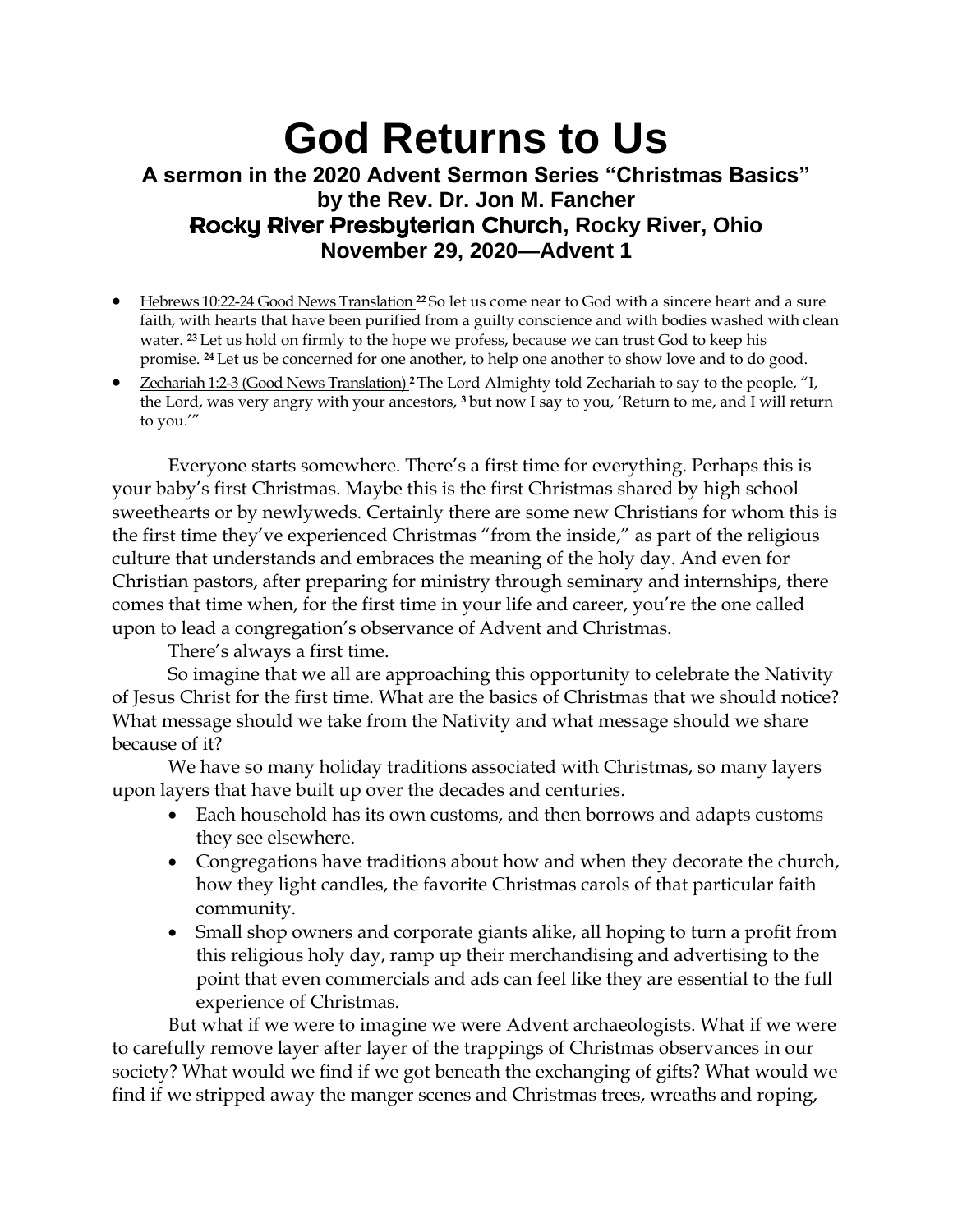sleighs and reindeer, antlers on puppies and ugly sweaters, avalanches of cards, Santas selling soft drinks and sport utility vehicles? What would be the essential messages of Christmas?

That's what I invite us to consider during these next four weeks in the church season called Advent.

The charm of the Christmas holidays, our familiar Christmas practices in the church, our cherished family traditions all have as their foundation this simple statement of truth: God has not given up on us. That's a message that was proclaimed to people in ancient times that is equally valid today: "God has not given up on us." Where do we hear that message?

As Christians, our roots are in the Jewish religion. A prominent feature in ancient Judaism was what is called the prophetic tradition. From a religious perspective, prophets were not fortune tellers predicting the future; they were truth-tellers helping people see themselves the way God sees them. Prophets devoted their lives to being conduits of divine inspiration. They were able to read the signs of the times in their midst, and proclaim God's perspective on what was going on. Then as now, the way we live our lives often falls short of what God desires. That's when prophets would issue stern warnings to shape up, to return to faithfulness to God.

So biblical prophets functioned as spokesmen for God holding the people accountable for their behavior, their actions or inaction. Prophets would declare that there were consequences for failing to embody God's will. But… prophets would also pronounce God's mercy, God's forgiveness, God's encouragement. They would offer the assurance that God doesn't give up on us.

About 500 years before the time of Jesus there was a prophet named Zechariah, another in the Bible's long line of prophets. Zechariah chastised the Israelites for turning their backs on God in favor of focusing on their lives and livelihoods. Their place of worship, the Jerusalem Temple, had been destroyed by invaders some fifty years earlier. But now that the invaders were gone and the Israelites were able to resume their customary way of life, they had continued to allow the Temple to lay in ruins. Zechariah proclaimed that disarray of the temple was symbolic of state of the people's spiritual lives: they had allowed their trust in God to deteriorate.

But Zechariah presented God's gracious, merciful, hope-filled promise: "The Lord Almighty told Zechariah to say to the people, 'I, the Lord, was very angry with your ancestors, **<sup>3</sup>** but now I say to you, "Return to me, and I will return to you."'"1

*"…Return to me, and I will return to you."*

Doesn't that sound like one extending an olive branch? *"…Return to me, and I will return to you"* is God's offer to restore a broken relationship. God our Creator seeks to reach across the chasm that we have allowed to separate us from God. By God's grace God seeks to reconcile with us even though the cause of the broken relationship was not God but rather our less-than-faithful living.

<sup>1</sup> Zechariah 1:2-3 Good News Translation